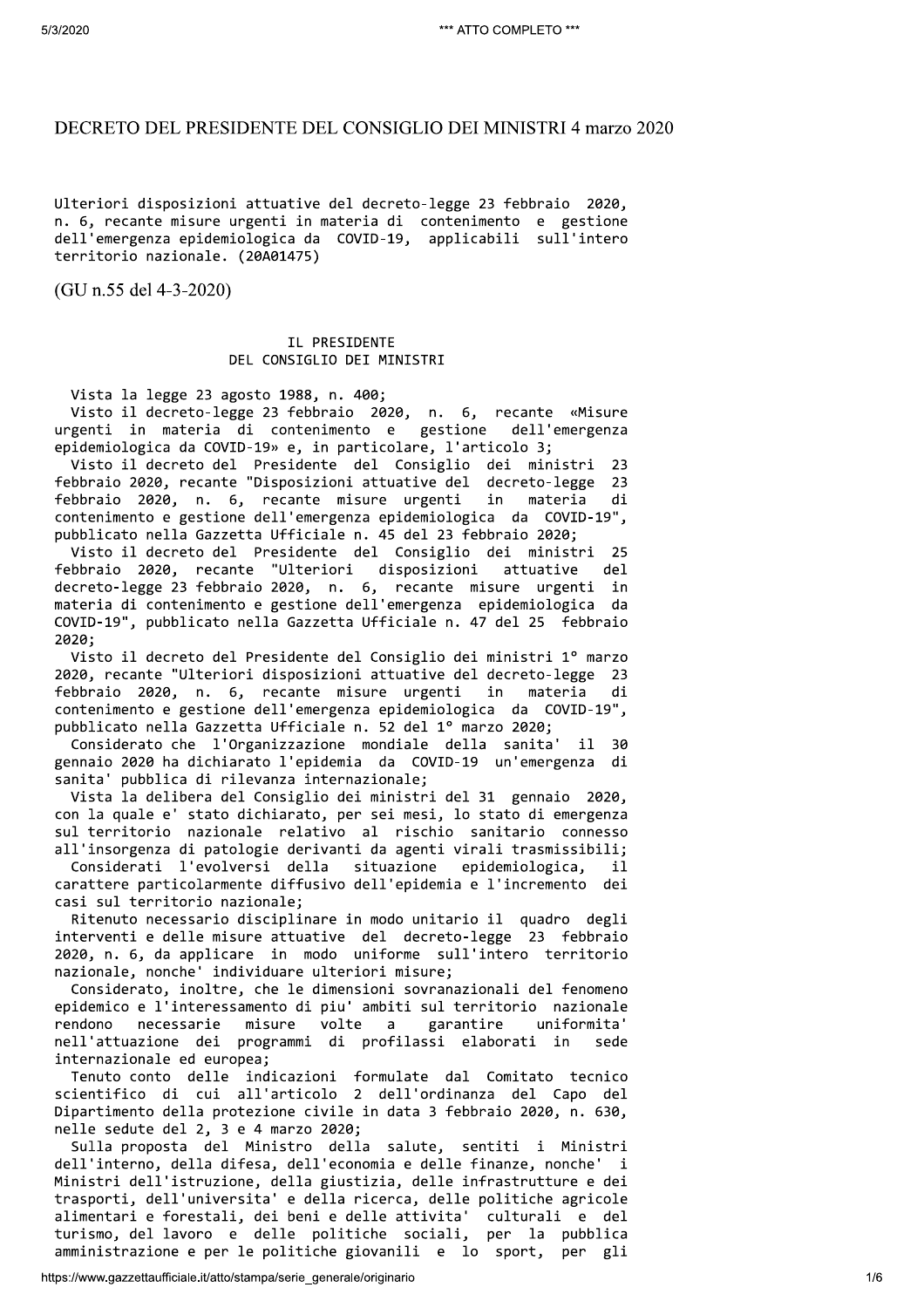affari regionali e le autonomie, nonche' sentito il Presidente della Conferenza dei Presidenti delle regioni;

Decreta:

Art. 1

Misure per il contrasto e il contenimento sull'intero territorio nazionale del diffondersi del virus COVID-19

1. Allo scopo di contrastare e contenere il diffondersi del virus COVID-19, sull'intero territorio nazionale si applicano le seguenti misure:

a) sono sospesi i congressi, le riunioni, i meeting e gli eventi sociali, in cui e' coinvolto personale sanitario o personale incaricato dello svolgimento di servizi pubblici essenziali o di pubblica utilita'; e' altresi' differita a data successiva al termine di efficacia del presente decreto ogni altra attivita' convegnistica o congressuale;

b) sono sospese le manifestazioni, gli eventi e gli spettacoli di qualsiasi natura, ivi inclusi quelli cinematografici e teatrali, svolti in ogni luogo, sia pubblico sia privato, che comportano affollamento di persone tale da non consentire il rispetto della distanza di sicurezza interpersonale di almeno un metro di cui all'allegato 1, lettera d);

c) sono sospesi altresi' gli eventi e le competizioni sportive di ogni ordine e disciplina, svolti in ogni luogo, sia pubblico sia privato; resta comunque consentito, nei comuni diversi da quelli di cui all'allegato 1 al decreto del Presidente del Consiglio dei ministri 1º marzo 2020, e successive modificazioni, lo svolgimento dei predetti eventi e competizioni, nonche' delle sedute di allenamento degli atleti agonisti, all'interno di impianti sportivi utilizzati a porte chiuse, ovvero all'aperto senza la presenza di pubblico; in tutti tali casi, le associazioni e le societa' sportive, a mezzo del proprio personale medico, sono tenute ad effettuare i controlli idonei a contenere il rischio di diffusione del virus COVID-19 tra gli atleti, i tecnici, i dirigenti e tutti gli accompagnatori che vi partecipano. Lo sport di base e le attivita' motorie in genere, svolte all'aperto ovvero all'interno di palestre, piscine e centri sportivi di ogni tipo, sono ammessi esclusivamente a condizione che sia possibile consentire il rispetto della raccomandazione di cui all'allegato 1, lettera d);

d) limitatamente al periodo intercorrente dal giorno successivo a quello di efficacia del presente decreto e fino al 15 marzo 2020, sono sospesi i servizi educativi per l'infanzia di cui all'articolo 2 del decreto legislativo 13 aprile 2017, n. 65, e le attivita' didattiche nelle scuole di ogni ordine e grado, nonche' la frequenza delle attivita' scolastiche e di formazione superiore, comprese le Universita' e le Istituzioni di Alta Formazione Artistica Musicale e Coreutica, di corsi professionali, master e universita' per anziani, ferma in ogni caso la possibilita' di svolgimento di attivita' formative a distanza; sono esclusi dalla sospensione i corsi post universitari connessi con l'esercizio di professioni sanitarie, ivi inclusi quelli per i medici in formazione specialistica, i corsi di formazione specifica in medicina generale, le attivita' dei tirocinanti delle professioni sanitarie, nonche' le attivita' delle scuole dei ministeri dell'interno e della difesa;

e) sono sospesi i viaggi d'istruzione, le iniziative di scambio o gemellaggio, le visite guidate e le uscite didattiche comunque denominate, programmate dalle istituzioni scolastiche di ogni ordine e grado;

f) fermo restando quanto previsto dalla lettera  $d$ ).  $1a$ riammissione nei servizi educativi per l'infanzia di cui all'articolo 2 del decreto legislativo 13 aprile 2017, n. 65, e nelle scuole di ogni ordine e grado per assenze dovute a malattia infettiva soggetta a notifica obbligatoria ai sensi del decreto del Ministro della sanita' del 15 novembre 1990, pubblicato nella Gazzetta Ufficiale n. 6 dell'8 gennaio 1991, di durata superiore a cinque giorni, avviene dietro presentazione di certificato medico, anche in deroga alle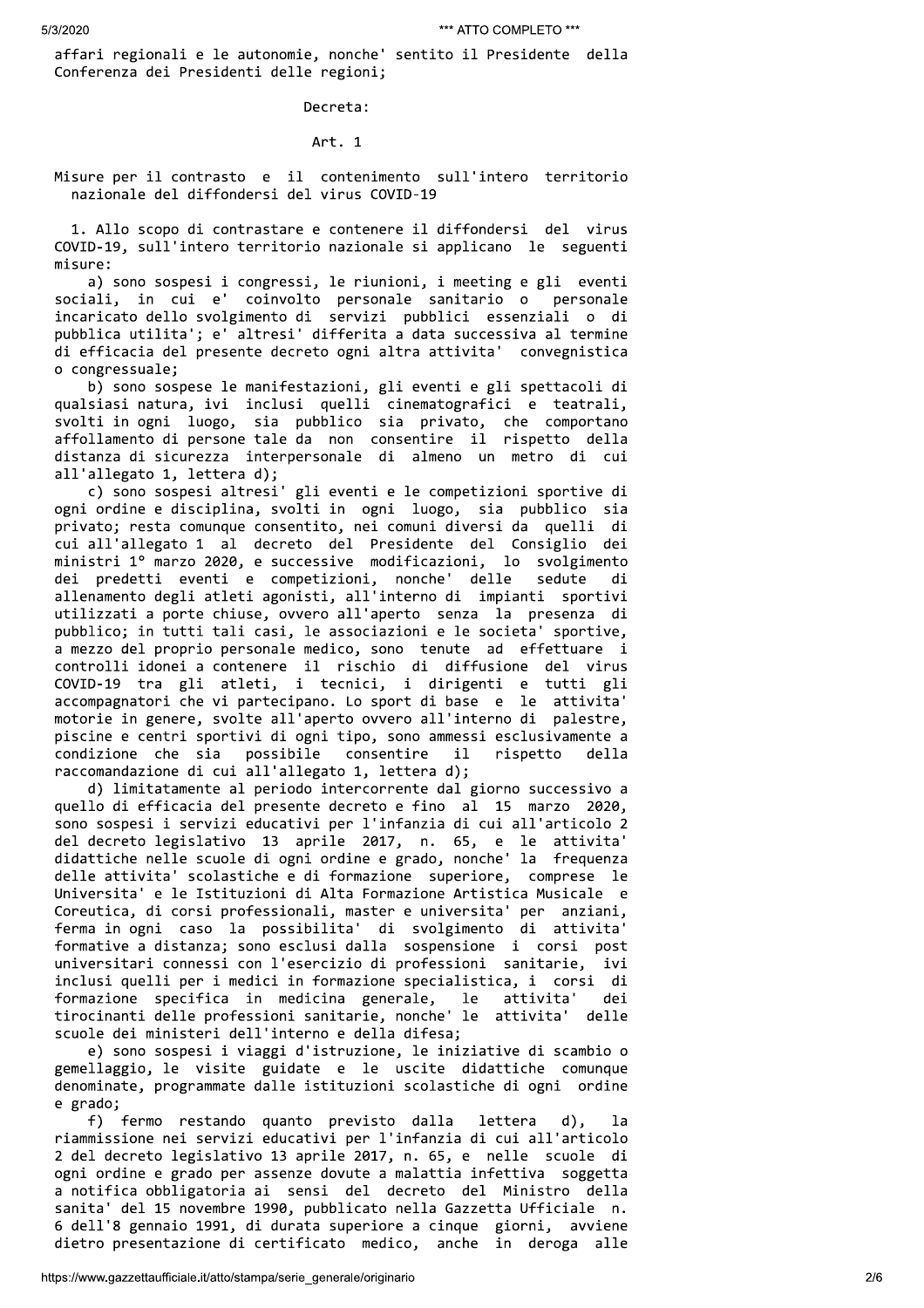disposizioni vigenti;

g) i dirigenti scolastici attivano, per tutta la durata della sospensione delle attivita' didattiche nelle scuole, modalita' di didattica a distanza avuto anche riguardo alle specifiche esigenze degli studenti con disabilita';

h) nelle Universita' e nelle Istituzioni di alta formazione artistica musicale e coreutica, per tutta la durata della sospensione, le attivita' didattiche o curriculari possono essere svolte, ove possibile, con modalita' a distanza, individuate dalle medesime Universita' e Istituzioni, avuto particolare riguardo alle specifiche esigenze degli studenti con disabilita'; le Universita' e successivamente ripristino dell'ordinaria le Istituzioni, al funzionalita', assicurano, laddove ritenuto necessario ed in ogni caso individuandone le relative modalita', il recupero delle attivita' formative nonche' di quelle curriculari ovvero di ogni altra prova o verifica, anche intermedia, che risultino funzionali al completamento del percorso didattico;

i) a beneficio degli studenti ai quali non e' consentita, per le esigenze connesse all'emergenza sanitaria di cui al presente decreto, la partecipazione alle attivita' didattiche o curriculari delle Universita' e delle Istituzioni di alta formazione artistica musicale e coreutica, tali attivita' possono essere svolte, ove possibile, con modalita' a distanza, individuate dalle medesime Universita'  $\epsilon$ Istituzioni, avuto anche riguardo alle specifiche esigenze degli studenti con disabilita'; le Universita' e le Istituzioni assicurano, laddove ritenuto necessario e in ogni caso individuandone le relative modalita', il recupero delle attivita' formative, nonche' di quelle curriculari, ovvero di ogni altra prova o verifica, anche intermedia, che risultino funzionali al completamento del percorso didattico; le assenze maturate dagli studenti di cui alla presente lettera non sono computate ai fini della eventuale ammissione ad esami finali nonche' ai fini delle relative valutazioni;

1) e' fatto divieto agli accompagnatori dei pazienti di permanere nelle sale di attesa dei dipartimenti emergenze e accettazione e dei pronto soccorso (DEA/PS), salve specifiche diverse indicazioni del personale sanitario preposto;

m) l'accesso di parenti e visitatori a strutture di ospitalita' e lungo degenza, residenze sanitarie assistite (RSA) e strutture residenziali per anziani, autosufficienti e non, e' limitata ai soli casi indicati dalla direzione sanitaria della struttura, che e' tenuta ad adottare le misure necessarie a prevenire possibili trasmissioni di infezione;

n) la modalita' di lavoro agile disciplinata dagli articoli da 18 a 23 della legge 22 maggio 2017, n. 81, puo' essere applicata, per la durata dello stato di emergenza di cui alla deliberazione del Consiglio dei ministri 31 gennaio 2020, dai datori di lavoro a ogni rapporto di lavoro subordinato, nel rispetto dei principi dettati dalle menzionate disposizioni, anche in assenza degli accordi individuali ivi previsti; gli obblighi di informativa di cui all'articolo 22 della legge 22 maggio 2017, n. 81, sono assolti in via telematica anche ricorrendo alla documentazione resa disponibile sul sito dell'Istituto nazionale assicurazione infortuni sul lavoro;

o) con apposito provvedimento dirigenziale e' disposta, in favore dei candidati che non hanno potuto sostenere le prove d'esame in ragione della sospensione di cui all'articolo 1, comma 1, lettera f) del decreto del Presidente del Consiglio dei ministri 25 febbraio 2020, la proroga dei termini previsti dagli articoli 121 e 122 del decreto legislativo 30 aprile 1992, n. 285;

p) tenuto conto delle indicazioni fornite dal Ministero della salute, d'intesa con il coordinatore degli interventi per  $11$ superamento dell'emergenza coronavirus, le articolazioni territoriali del Servizio sanitario nazionale assicurano al Ministero della giustizia idoneo supporto per il contenimento della diffusione del contagio del COVID-19, anche mediante adeguati presidi idonei a garantire, secondo i protocolli sanitari elaborati dalla Direzione generale della prevenzione sanitaria del Ministero della salute, i nuovi ingressi negli istituti penitenziari e negli istituti penali per minorenni, con particolare riguardo ai soggetti provenienti dai comuni di cui all'allegato 1 al decreto del Presidente del Consiglio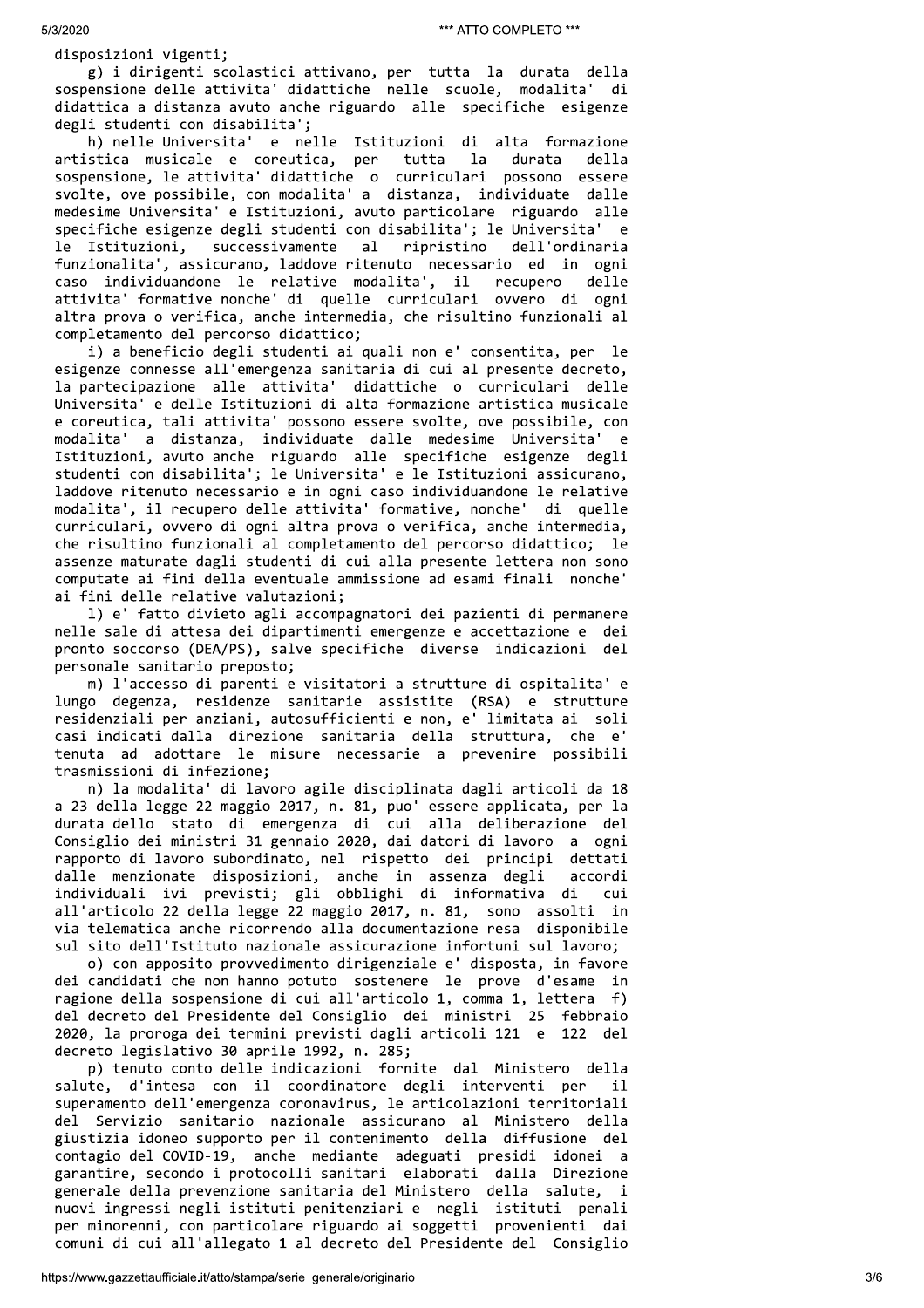dei ministri 1º marzo 2020, e successive modificazioni, sino al termine dello stato di emergenza.

Art. 2

### Misure di informazione e prevenzione sull'intero territorio nazionale

Sull'intero territorio nazionale si applicano altresi' 1e seguenti misure:

a) il personale sanitario si attiene alle appropriate misure di prevenzione per la diffusione delle infezioni per via respiratoria previste dall'Organizzazione Mondiale della Sanita' e applica le indicazioni per la sanificazione e la disinfezione degli ambienti previste dal Ministero della salute;

b) e' fatta espressa raccomandazione a tutte le persone anziane o affette da patologie croniche o con multimorbilita' ovvero con stati di immunodepressione congenita o acquisita, di evitare di uscire dalla propria abitazione o dimora fuori dai casi di stretta necessita' e di evitare comunque luoghi affollati nei quali non sia possibile mantenere la distanza di sicurezza interpersonale di almeno un metro, di cui all'allegato 1, lettera d);

c) nei servizi educativi per l'infanzia di cui al decreto legislativo 13 aprile 2017, n. 65, nelle scuole di ogni ordine e grado, nelle universita', negli uffici delle restanti pubbliche amministrazioni, sono esposte presso gli ambienti aperti al pubblico, ovvero di maggiore affollamento e transito, le informazioni sulle misure di prevenzione igienico sanitarie di cui all'allegato 1;

d) i sindaci e le associazioni di categoria promuovono -1а diffusione delle informazioni sulle misure di prevenzione igienico sanitarie di cui all'allegato 1 anche presso gli esercizi commerciali;

e) e' raccomandato ai comuni e agli altri enti territoriali, nonche' alle associazioni culturali e sportive, di offrire attivita' ricreative individuali alternative a quelle collettive interdette dal presente decreto, che promuovano e favoriscano le attivita' svolte all'aperto, purche' svolte senza creare assembramenti di persone ovvero svolte presso il domicilio degli interessati;

f) nelle pubbliche amministrazioni e, in particolare, nelle aree di accesso alle strutture del servizio sanitario, nonche' in tutti i locali aperti al pubblico, in conformita' alle disposizioni di cui alla direttiva del Ministro per la pubblica amministrazione 25 febbraio 2020, n. 1, sono messe a disposizione degli addetti, nonche' degli utenti e visitatori, soluzioni disinfettanti per l'igiene delle  $mani$ :

g) nello svolgimento delle procedure concorsuali pubbliche e private sono adottate opportune misure organizzative volte a ridurre i contatti ravvicinati tra i candidati e tali da garantire ai partecipanti la possibilita' di rispettare la distanza di almeno un metro tra di loro, di cui all'allegato 1, lettera d);

h) le aziende di trasporto pubblico anche a lunga percorrenza adottano interventi straordinari di sanificazione dei mezzi;

i) chiunque, a partire dal quattordicesimo giorno antecedente la data di pubblicazione del presente decreto, abbia fatto ingresso in Italia dopo aver soggiornato in zone a rischio epidemiologico, come identificate dall'Organizzazione Mondiale della Sanita', o sia transitato e abbia sostato nei comuni di cui all'allegato 1 al decreto del Presidente del Consiglio dei ministri 1º marzo 2020, e successive modificazioni, deve comunicare tale circostanza  $a<sup>1</sup>$ dipartimento di prevenzione dell'azienda sanitaria competente per territorio nonche' al proprio medico di medicina generale ovvero al pediatra di libera scelta. Le modalita' di trasmissione dei dati ai servizi di sanita' pubblica sono definite dalle regioni con apposito provvedimento, che indica i riferimenti dei nominativi e dei contatti dei medici di sanita' pubblica; ove contattati tramite il numero unico dell'emergenza 112 o il numero verde appositamente istituito dalla regione, gli operatori delle centrali comunicano generalita' e recapiti per la trasmissione ai servizi di sanita' pubblica territorialmente competenti.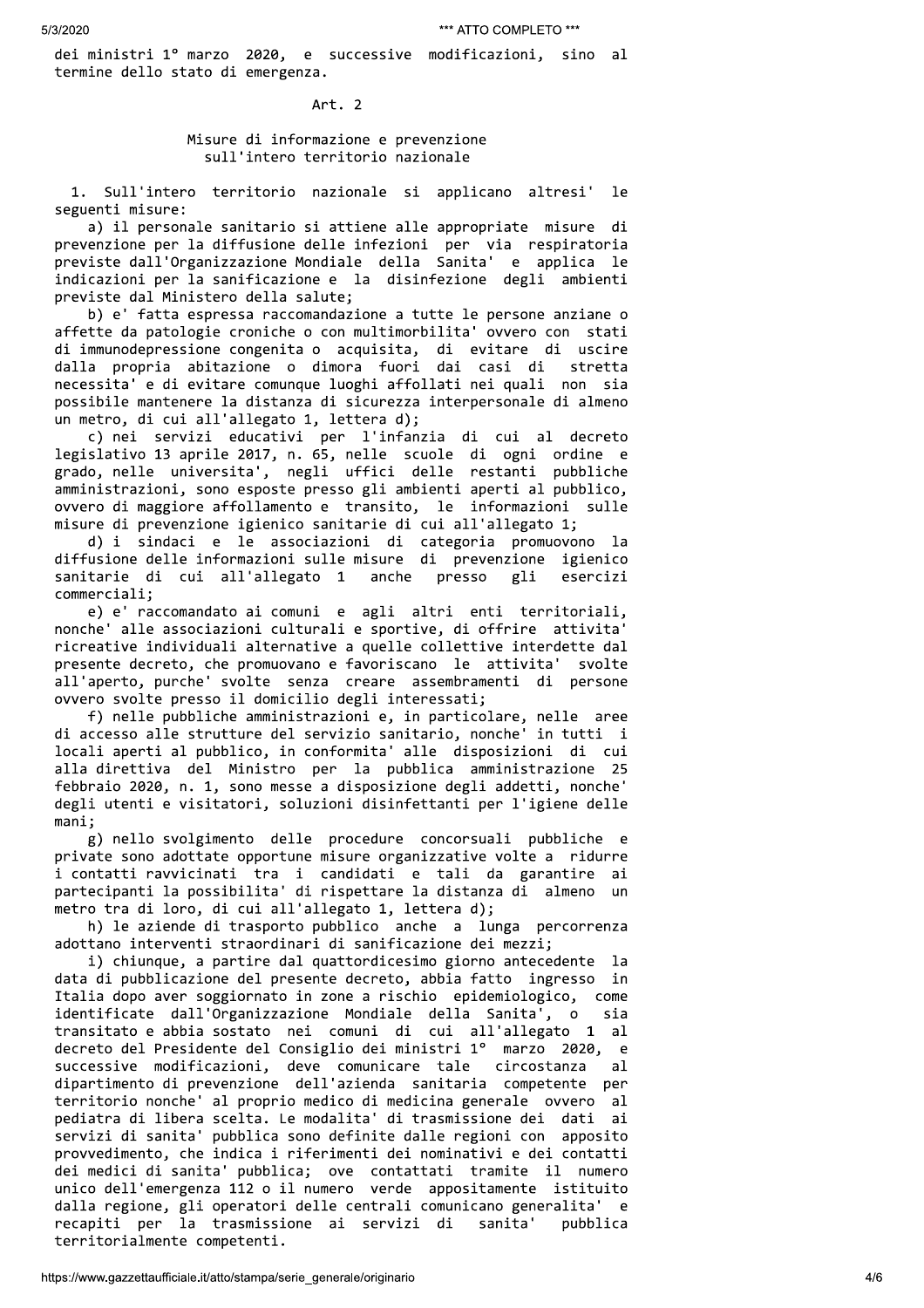<sup>5/3/2020</sup><br>
2. L'operatore di sanita' pubblica e i servizi di sanita' pubblica<br>
territorialmente competenti provvedono, sulla base delle<br>
comunicazioni di cui al comma 1, lettera i), alla prescrizione della<br>
permanenza dom

1'isolamento fiduciario, informano dettagliatamente l'interessato<br>sulle misure da adottare, illustrandone le modalita' e le finalita' al fine di assicurare la massima adesione;

c) accertata la necessita' di avviare la sorveglianza sanitaria e 1'isolamento fiduciario, l'operatore di sanita' pubblica informa inoltre il medico di medicina generale o il pediatra di libera scelta da cui il soggetto e' assistito anche ai fini dell'eventuale certificazione ai fini INPS (circolare INPS HERMES 25 febbraio 2020 0000716 del 25 febbraio 2020);

d) in caso di necessita' di certificazione ai fini INPS per 1'assenza dal lavoro, si procede a rilasciare una dichiarazione indirizzata all'INPS, al datore di lavoro e al medico di medicina generale o al pediatra di libera scelta in cui si dichiara che per da cui il soggetto e' assistito anche ai fini dell'eventuale<br>certificazione ai fini INPS (crolare INPS HERMES 25 febbraio 2020<br>000716 del 25 febbraio 2020;<br>d) in caso di necessita' di certificazione ai fini INPS per<br>l'asse

a) accertare l'assenza di febbre o altra sintomatologia del soggetto da porre in isolamento, nonche' degli altri eventuali conviventi;

b) informare la persona circa i sintomi, le caratteristiche di contagiosita', le modalita' di trasmissione della malattia, le misure da attuare per proteggere gli eventuali conviventi in caso di comparsa di sintomi;

a) actorere l'assession di federe e alla point a interiorie del matematica del metrico di federe actore di point actore di point actore di point actore and the complete condition of the complete condition of the complete p